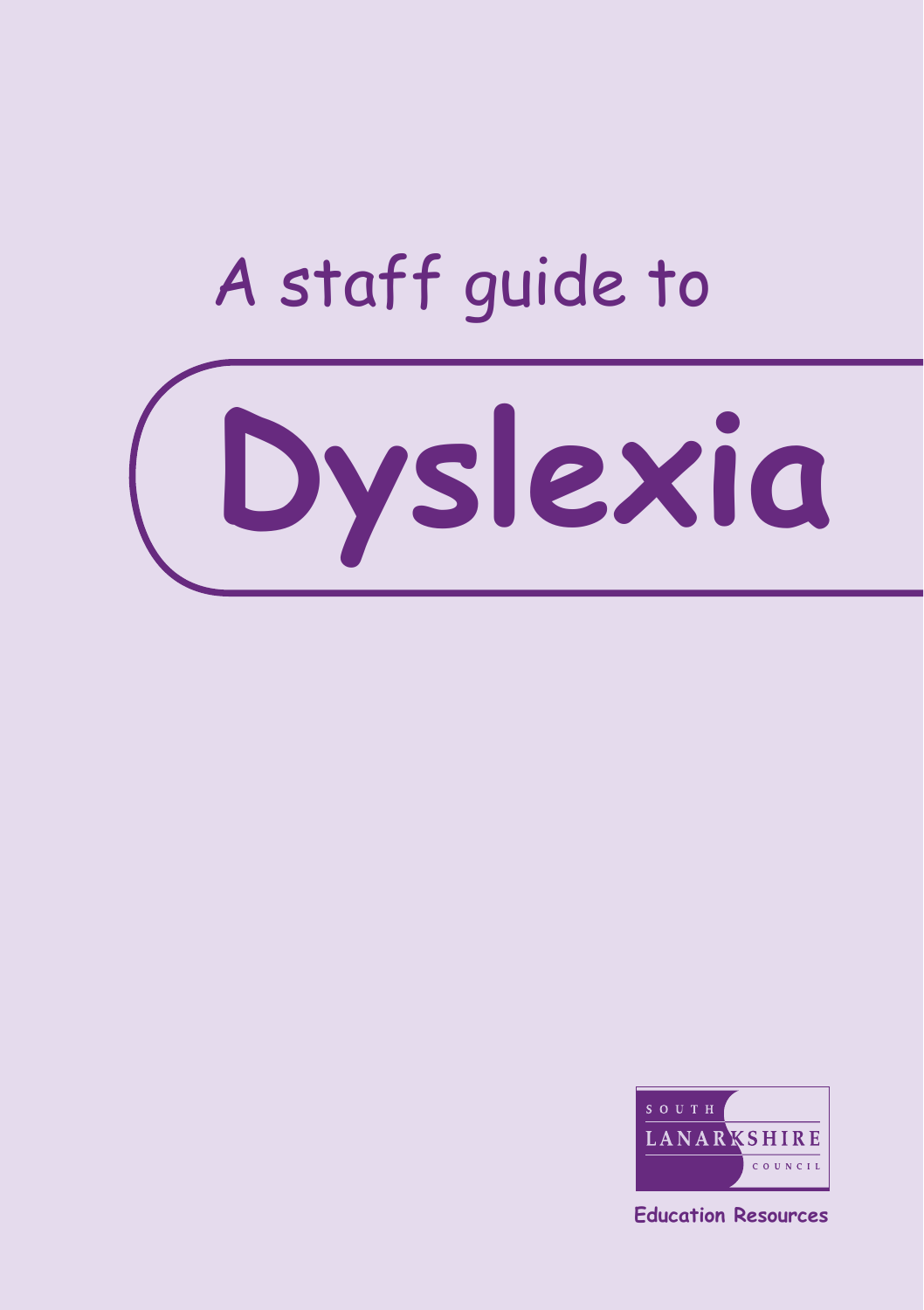#### **Dear colleague,**

"Education for learners with dyslexia" (HM Inspectorate of Education, 2008) highlighted examples of good practice in supporting children and young people with dyslexia across Scotland.

It also encouraged debate around an agreed definition of dyslexia. The following working definition has been developed by the Scottish Government:

"Dyslexia can be described as a continuum of difficulties in learning to read, write and/or spell which persist despite the provision of appropriate learning opportunities. These difficulties do not reflect an individual's cognitive abilities and may not be typical of performance in other areas."

This booklet has been prepared jointly by Psychological Services staff and Inclusion Coordinators in South Lanarkshire Council. It is intended to help education staff support children and young people who may be dyslexic.

**Andrea Batchelor** Head of Education (Inclusion)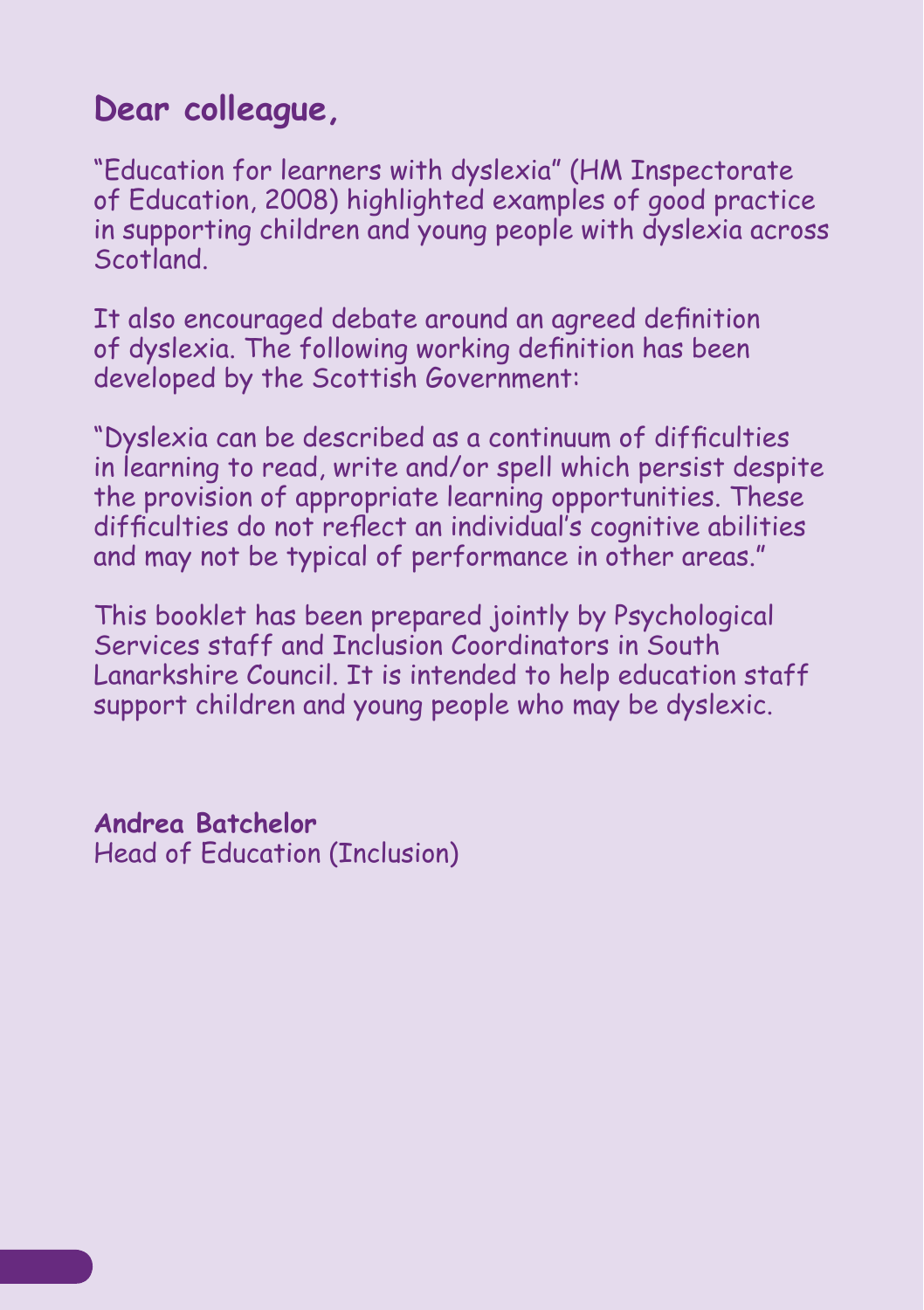# **What is dyslexia?**

Most children learn to read easily if they attend school regularly, are taught using a systematic and progressive phonics-based programme in the early stages, and have a supportive background.

However, for some children, the development of literacy is more of a challenge. Some of these pupils are identified as having dyslexic difficulties.

Dyslexia is a specific learning difficulty which can result in significant, persistent problems in learning to read and spell. There are a number of theories about causes, but in terms of learning behaviour it means that children find it difficult to decode the sounds and shapes of letters and words accurately and fluently. These are core skills that form the basis of reading ability. Problems in this area can cause difficulties in comprehension. This can then further slow down progress in reading, writing and spelling activities. This cycle of events can of course lead to the child being further 'put off' attempting literacy activities, because they find them hard.

Some children learn to decode sounds and letters normally, but nevertheless have difficulties with comprehension, and need strategies and support aimed at tackling this difficulty. This may be an indication of difficulties with the processing of language. However, this is not dyslexia.

As reading, writing and spelling are such important skills in education, dyslexia is the most commonly identified kind of specific learning difficulty, but children can have specific difficulties in other areas – for example with maths, language or spatial awareness.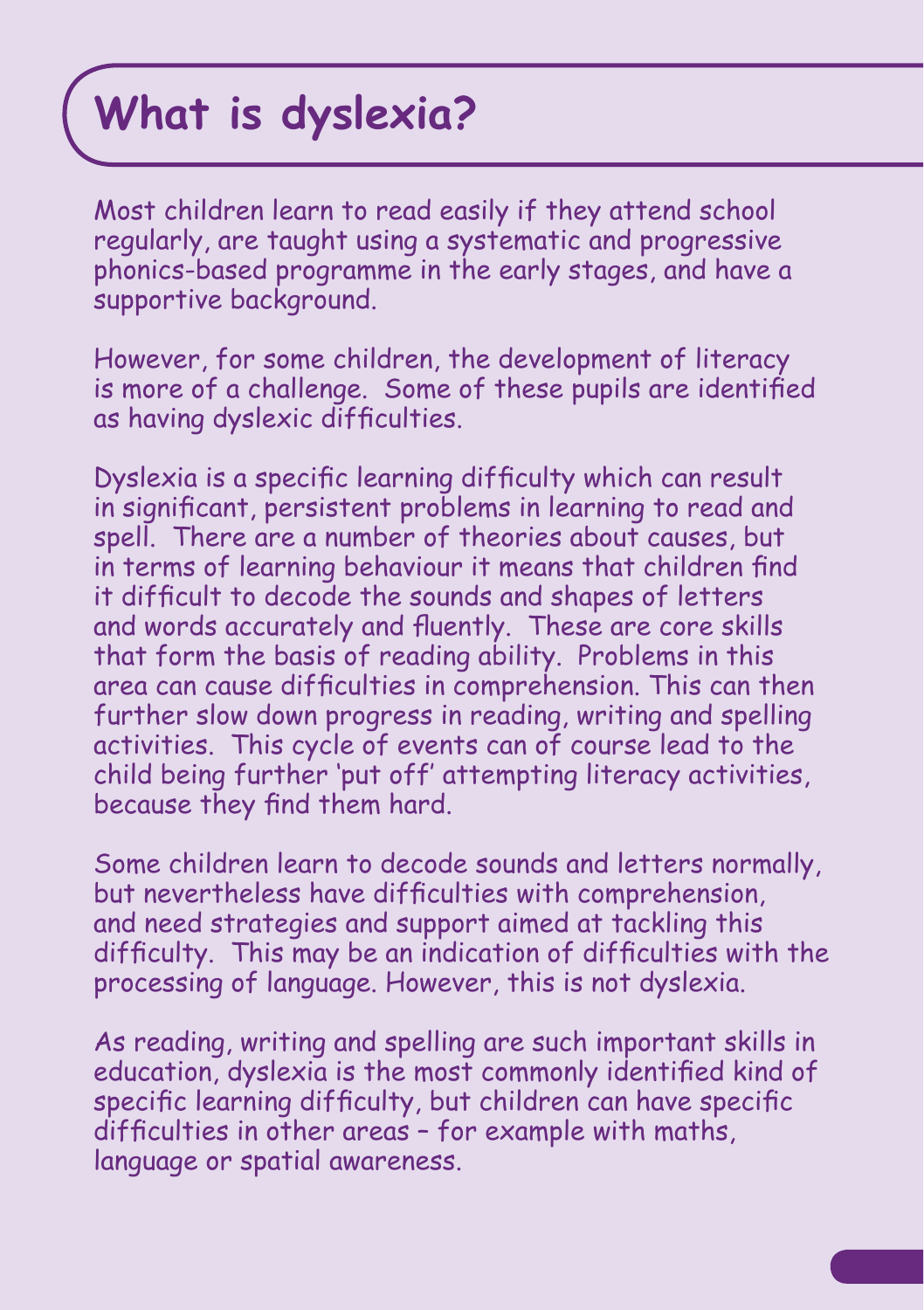# **How common is it?**

Statistics vary as to the prevalence of dyslexia amongst children and young people. This is partly because dyslexia is best described as a continuum with no clear cut-offs: there is a wide range in the degree and severity and the learning profiles of those affected. Figures range from 4% to 15% or above, implying that there is likely to be at least one child affected in each class.

# **Is dyslexia the same for all pupils?**

Difficulties may occur in relation to reading fluency and/or accuracy, and often also in spelling, but the range, nature and severity of the difficulties will be different in individual pupils.

Dyslexic difficulties can occur across all ability levels and socio-economic groupings. They are often easier to identify in more able children, particularly those with greater ability in oral language, because there is usually a greater difference between their specific difficulty and their general ability e.g. in language or maths.

Equally, dyslexic type difficulties may be more easily missed in a less able child - yet such a child will need the same kind of support in order to tackle the dyslexic features of their learning difficulties.

Some children may find that appropriate intervention and support can, over a period of time, enable them to reach a stage where their skills become good enough for them to be able to work and progress reasonably independently. Others may require longer term interventions.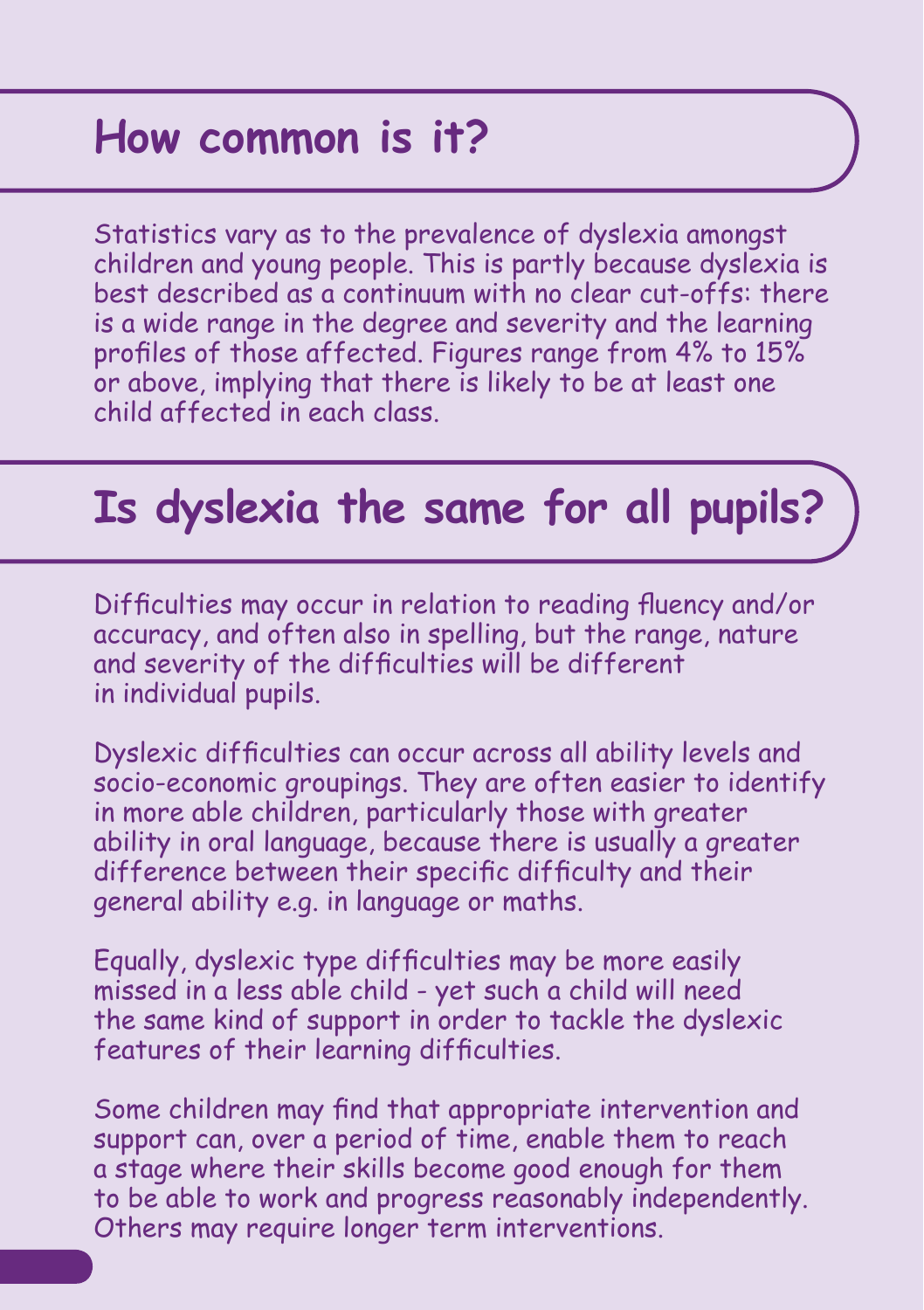Some pupils will continue to require a degree of support in one way or another for the whole of their time in education, for example with spelling, or extended writing. In addition to general ability level, pupils may experience differences in other ways:

- ◗ differing individual learning profiles
- ◗ the effect of past educational experience
- type and level of family support
- ◗ individual strengths
- ◗ temperament
- **▶ motivation to learn**
- ◗ confidence in learning ability
- ◗ self-esteem
- ◗ relationships with peers/teachers.

# **What can be done?**

#### **How can we help?**

As the difficulties experienced are believed to be developmental, there is no 'miracle cure'. However, studies show that targeted interventions and learning experiences can be very effective in improving literacy skills for all pupils with literacy difficulties, including dyslexic pupils.

As is the case with all pupils with additional support needs, the purpose of identification is educational - to ensure improved outcomes through tailored interventions and support, derived from ongoing and accurate assessment of strengths and development needs.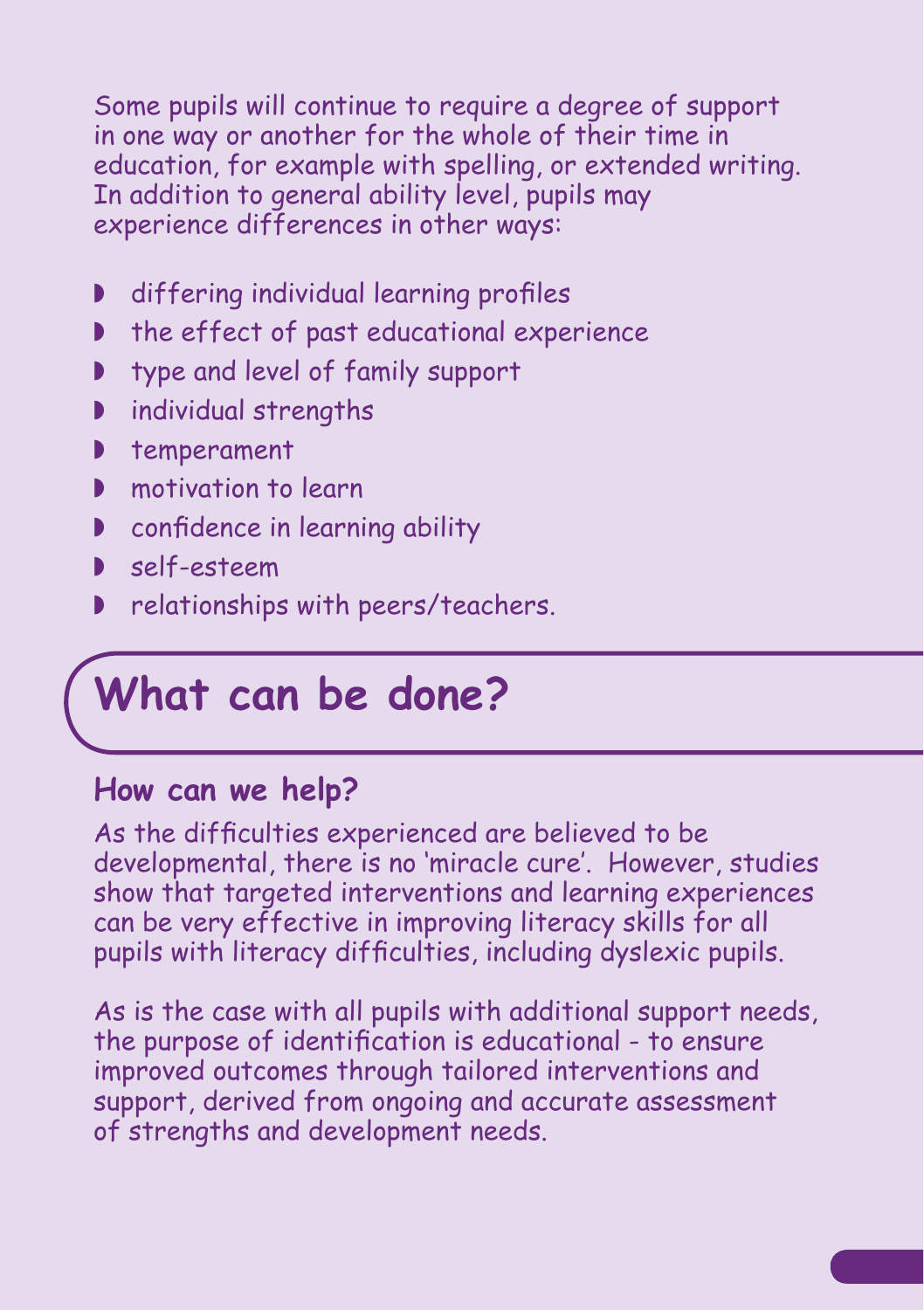#### **A long-term approach should have the following:**

- ◗ early identification through use of South Lanarkshire's Staged Intervention Process
- ◗ intervention tailored to the individual child's learning needs
- ◗ regular monitoring and evaluation of progress.
- ◗ actively work or develops positive self esteem etc.

## **Why is early identification important?**

#### **How will I recognise dyslexia?**

#### **Identification**

**There are a number of well-known indicators of the possible presence of dyslexia and you as a class teacher need to be fully aware of these. Some or all of the below may be present**

- ◗ little or no early knowledge of letters
- ◗ difficulties recognising sounds, including initial sounds
- ◗ difficulties with sound blending
- ◗ bizarre spelling errors
- ◗ reversed or muddled letters and/or syllables when reading or writing
- ◗ marked difficulties with sequencing, order and direction, both oral and aural
- ◗ discrepancy between oral language skills and reading skills
- ◗ poor auditory/verbal memory
- ◗ visual tracking difficulties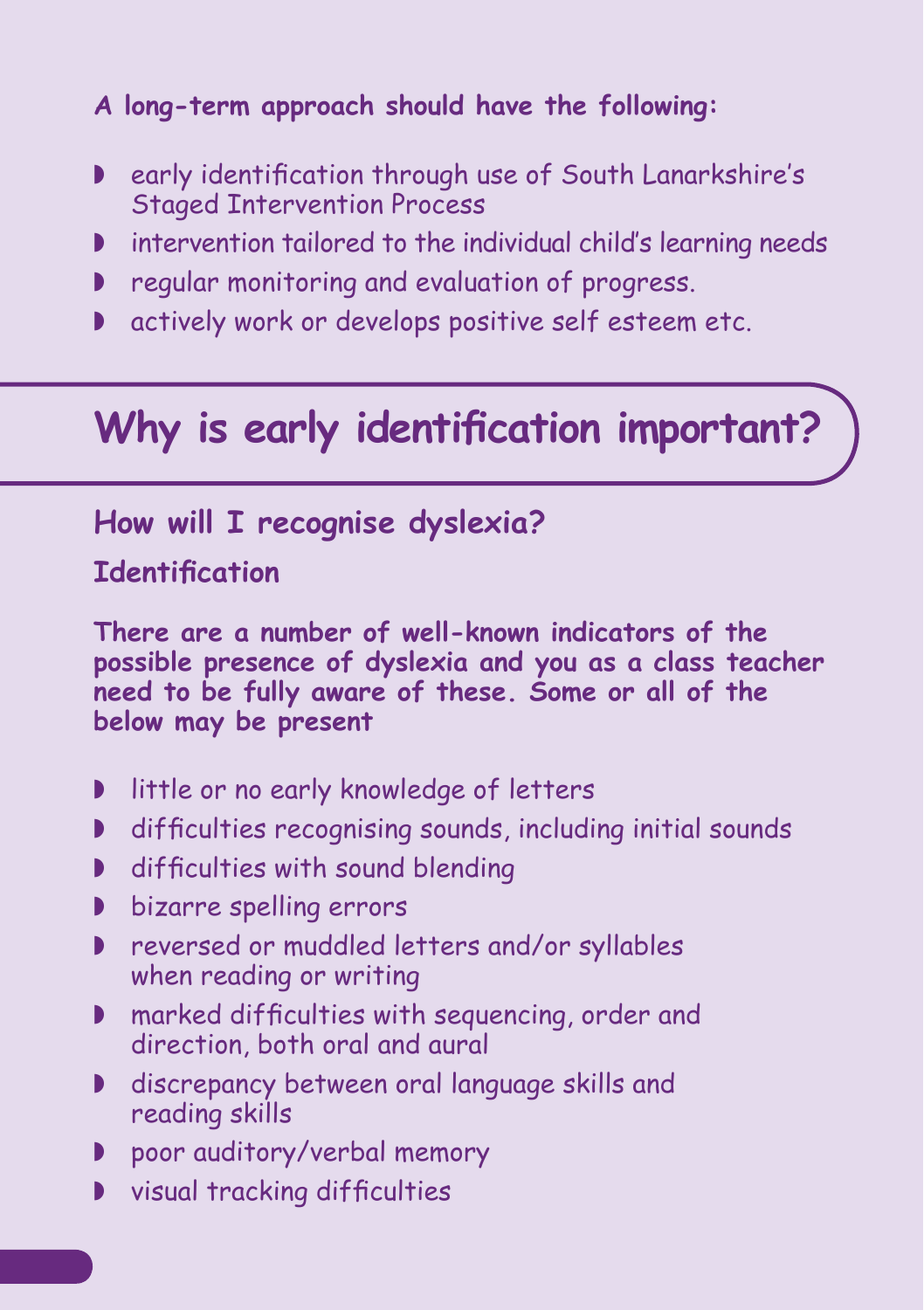- ◗ speech and language difficulties
- ◗ a family history of dyslexia.

**There are other indicators which are often, but not exclusively found in pupils with dyslexic difficulties. However, good readers can sometimes experience these too:**

- ◗ word-finding difficulties in spoken language
- ◗ clumsiness and difficulties with co-ordination
- ◗ poor fine motor skills
- ◗ poor organisational skills
- ◗ poor handwriting
- ◗ difficulties learning tables
- ◗ lack of focus for literacy work e.g. restlessness, yawning, (possibly due to tiredness due to amount of effort required)
- ◗ taking an excessive amount of time to do homework.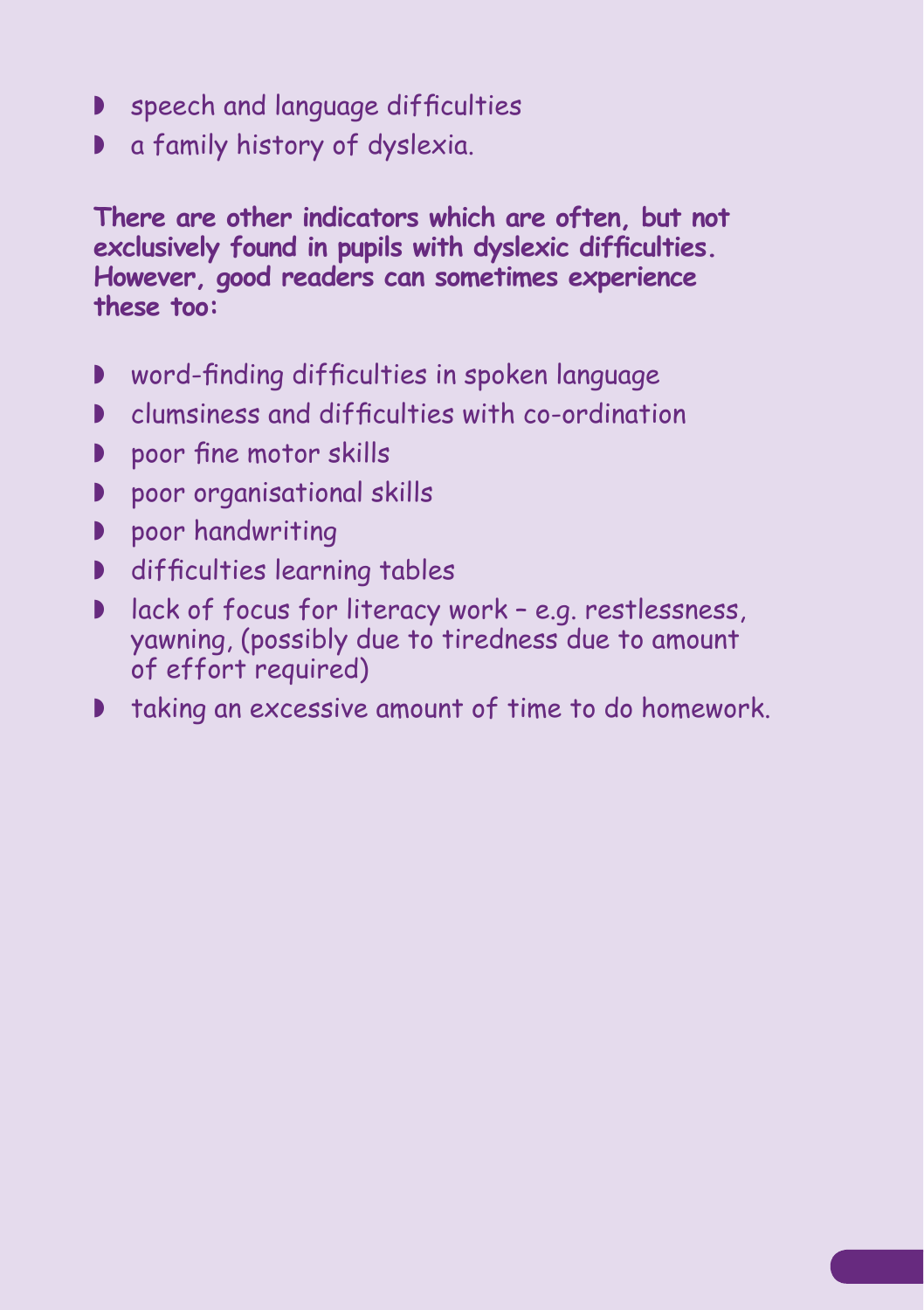#### **There may also be other behaviours related to children's experience of chronic failure:**

- ◗ avoidance strategies
- ◗ professed dislike of reading and writing
- ◗ behaviours showing frustration and poor self-esteem (for example, touchiness, huffiness, apparent indifference or lack of interest)
- ◗ a failure to thrive within the classroom situation.

# **How can I help?**

#### **Development of literacy skills**

Teachers have the core teaching skills to help most of their pupils with additional support needs, including those who are dyslexic.

#### **What strategies are needed?**

- ◗ an accurate assessment of the child's literacy skills, strengths and areas of difficulty is needed in order to intervene effectively
- ◗ a structured approach to tackling phonics and fluency at least 3 times per week, with opportunities for both individual and group work
- ◗ practice in the recognition of the phonemes (sounds) and graphemes (letters) that represent them should be structured and systematic
- ◗ overlearning should be a key component of any approach
- ◗ daily reading aloud to a skilled reader is a key strategy for developing fluency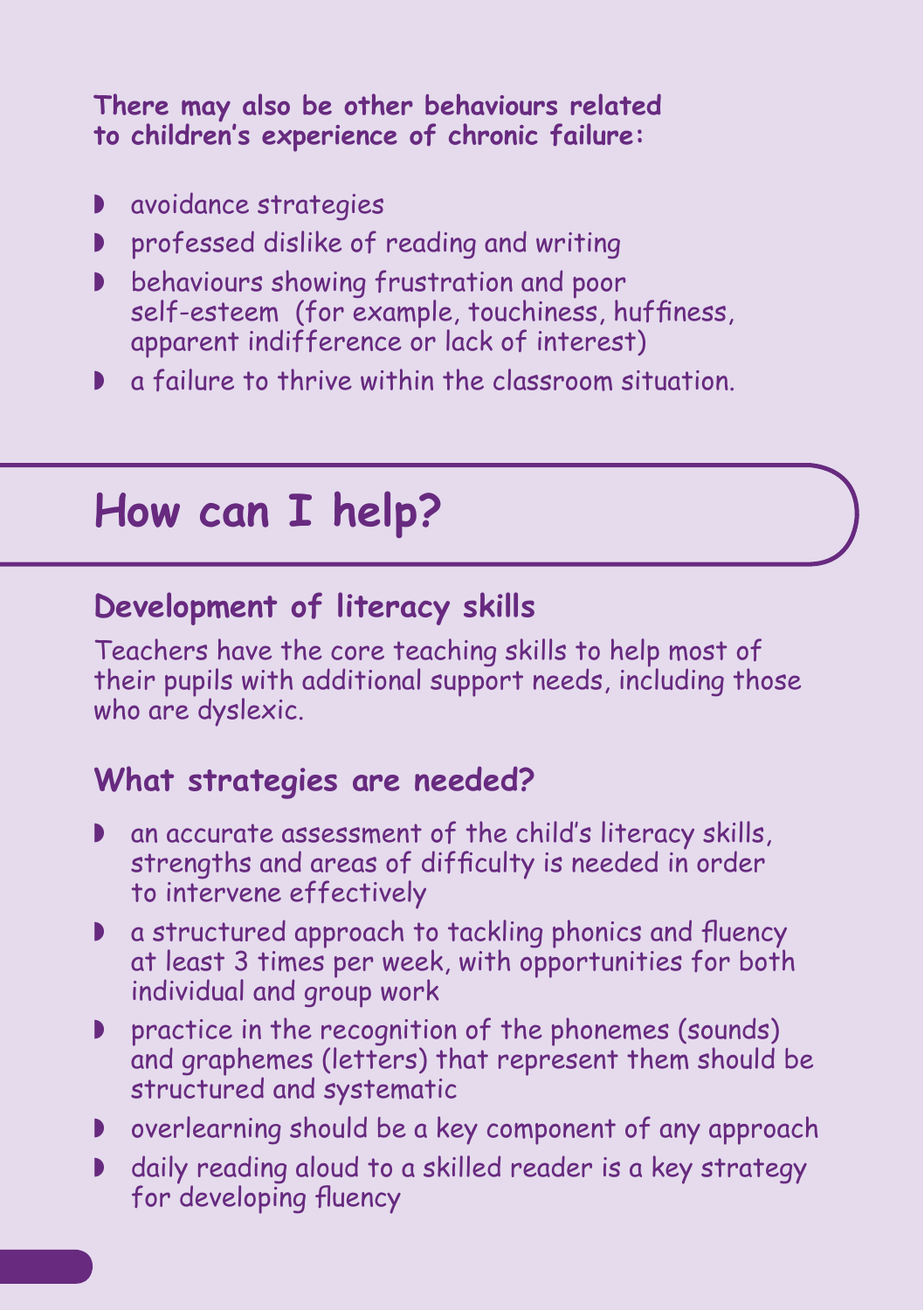- ◗ reading material needs to be at the correct level of ease of reading for fluency to be acquired (90/95% accuracy is needed)
- ◗ paired reading can be a useful tool in the development of fluency
- ◗ repetitive text is helpful, in order to aid overlearning
- ◗ extensive use of software to develop phonics, fluency, writing and spelling skills is required
- ◗ development of touch typing skills can help literacy skills
- ◗ encouragement of oral/taped responses
- ◗ the teaching of reading, writing, talking and listening together
- ◗ the use of different colours/fonts/sizes to minimize visual difficulties
- ◗ differentiation of written tasks
- the use of talking books
- ◗ the teaching of organisational skills
- ◗ the encouragement of cooperative learning groups
- ◗ the use of buddy(ies) can help learning environment
- ◗ partnership with parents/carers.
- ◗ albeit there is a necessary focus on gaining the necessary decoding skills, the broader language development needs of the pupil should also continue to be met at a level of challenge appropriate to the pupil's language development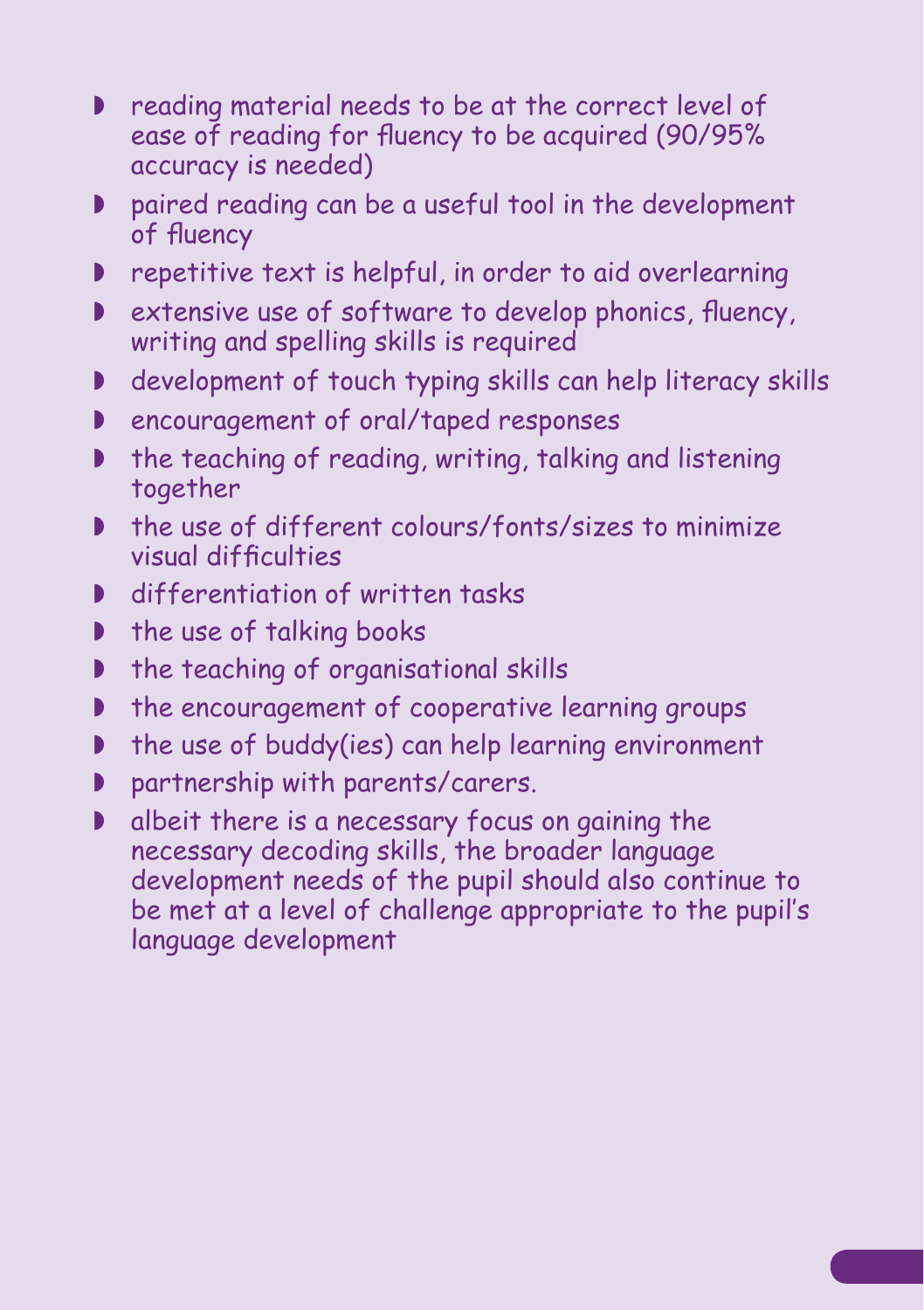### **Information Technology**

ICT has the potential to compensate for the difficulties experienced by dyslexic pupils and to overcome some of the barriers to learning that they may encounter.

The use of ICT involving visual, auditory and kinaesthetic memory with sound prompts and spoken feedback is likely to be of great value to dyslexic pupils not only in moving information from short-term to long-term memory but in the quality of language processing and mastery of subject-specific concepts.

ICT can help reduce difficulties in the acquisition of skill in literacy by providing opportunities for reinforcement of reading and spelling skills.

In addition ICT can facilitate access to the curriculum and can help pupils to derive information from texts and produce a written response. By skilful use of ICT, pupils can demonstrate their ability in all curricular areas with relative independence and confidence.

#### **To encourage motivation and develop confidence:**

- ensure that the child/ young person does not become defined by his or her dyslexic needs
- ◗ ensure the child/young person has opportunities to succeed every day, including in language tasks
- ◗ give specific, accurate and encouraging feedback
- ◗ involve the child/young person in target-setting and self assessment of next steps
- ◗ allow extra time for assignments or differentiate in other ways
- ◗ ensure homework is appropriate and instructions properly recorded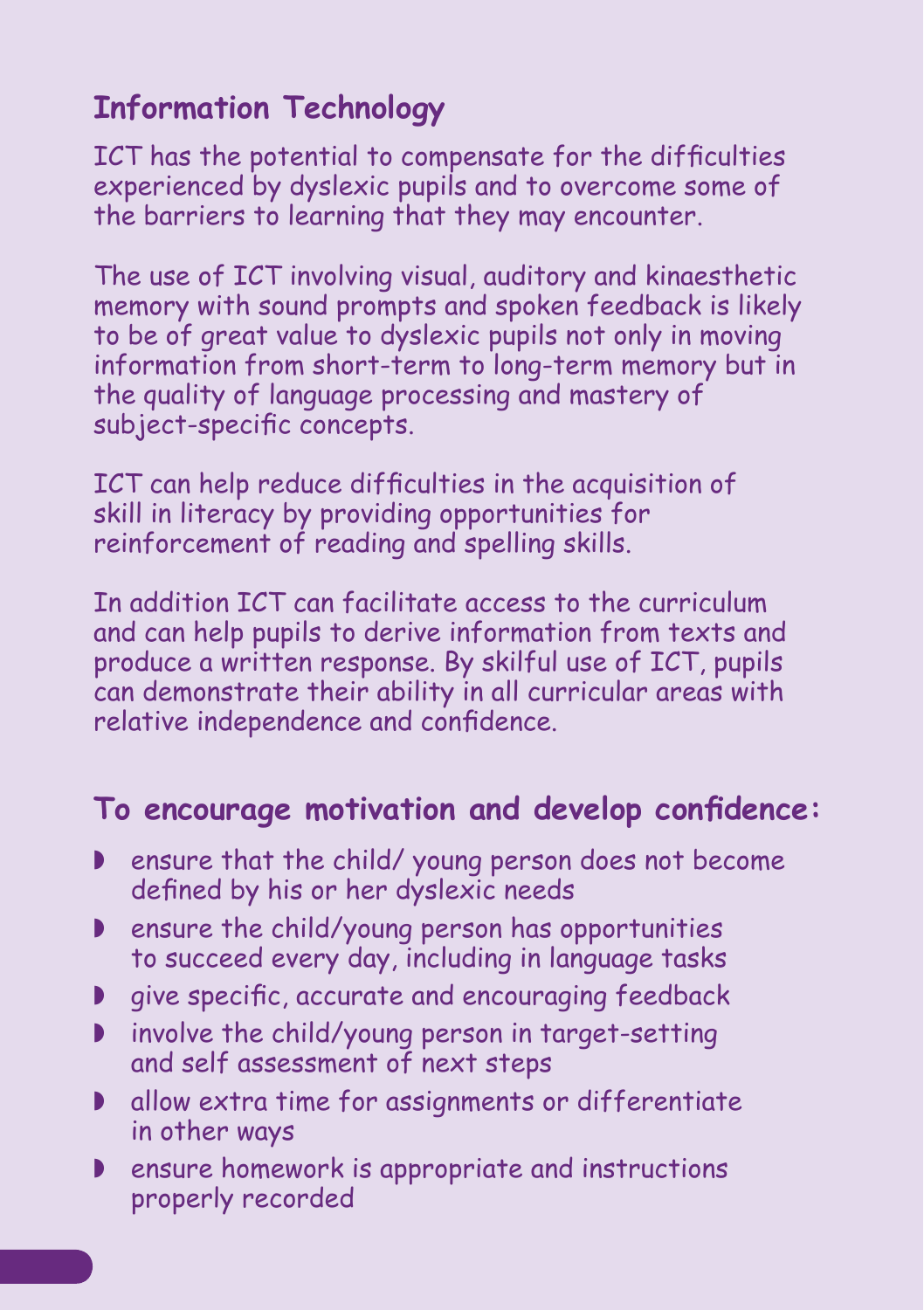- ◗ marking; ensure work is marked according to explicit learning outcomes/success criteria, and not just for 'secretarial' errors
- ◗ target specific areas in relation to the dyslexic difficulties
- ◗ find opportunities to make the pupils aware of curricular areas in which they have strengths.
- ◗ ensure the child's interests are taken into account in offering choice of reading texts

# **How can I help parents?**

#### **General principles and advice**

Schools need to promote an active partnership with parents. Only through working as a team can the pupil's difficulties be understood, and appropriate strategies employed and reinforced to ensure positive learning experiences and progression for the pupil.

#### **Some suggestions for developing an effective partnership:**

- ◗ have a named person in the school for parents to contact and a system for ensuring two-way communication
- ◗ demonstrate that appropriate support is being provided
- ◗ hold regular meetings to provide updates on and review progress
- ◗ work together with parents to improve pupil motivation, self-confidence and self-efficacy as a learner
- ◗ involve parents fully in all aspects of their child's learning.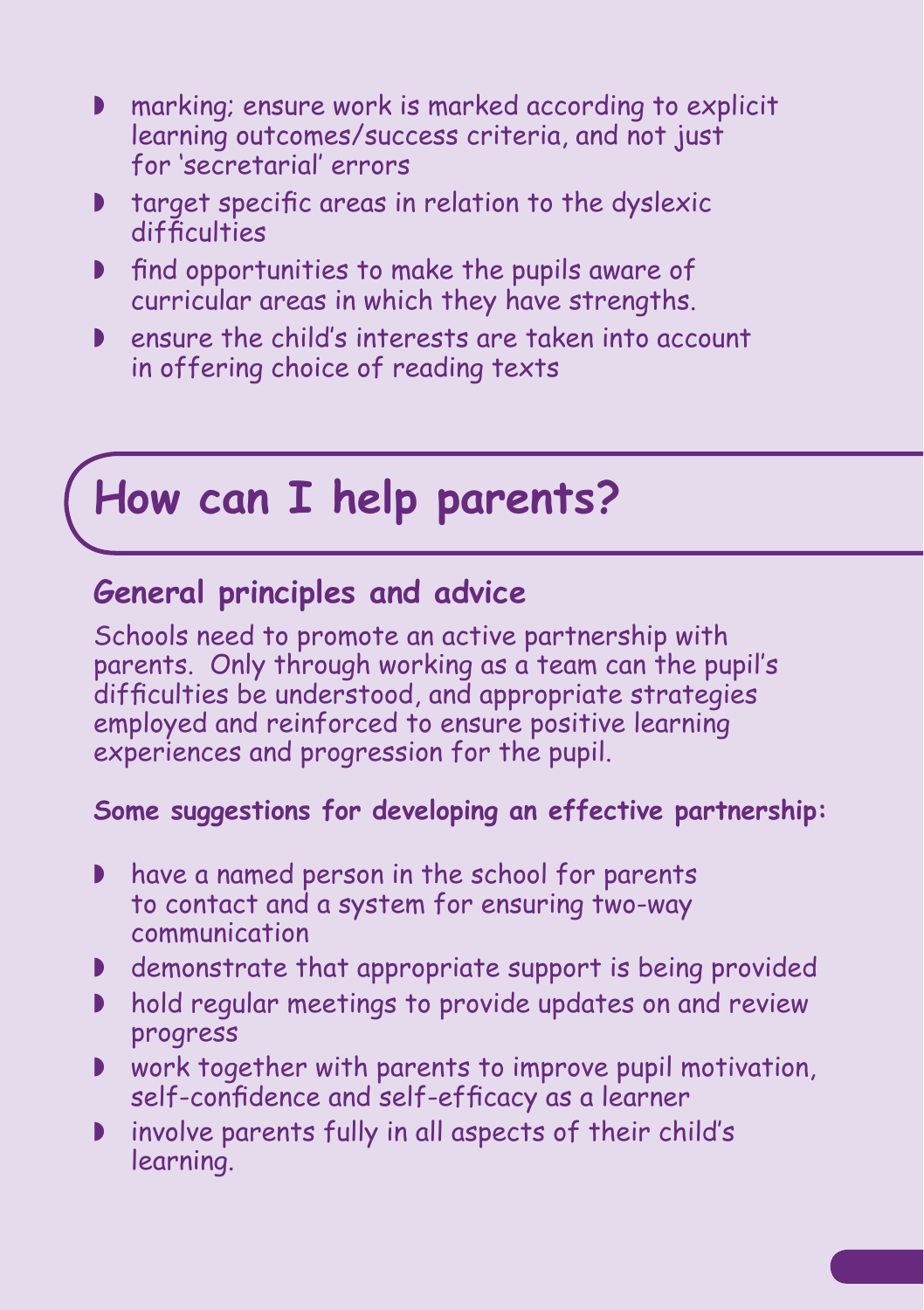#### **With individual parents**

Listen carefully to parents if they raise concerns about their child's learning.

Ask yourself the following questions when approached by parents who are expressing concerns:

- ◗ Why are they so concerned?
- ◗ What can we do to improve the situation?

Some parents may have had, or have family members who have had difficulties in this area themselves. Such parents may have strong views or feelings about their child's difficulties, and need to be met with sensitivity and understanding.

# **Useful publication list**

Some of these books may be available from Specialist Support Teachers within your learning community. There are a lot of useful websites on this topic. Please see also publications for parents detailed in Guide for Parents

**Count Me In – Responding to Dyslexia**  Strathclyde University/Scottish Executive <http://www.countmein.org.uk/>

**Dyslexia: A Practitioner's Handbook (3rd Edition)**  by G Reid. Pub: Wiley ISBN 0470848529

**The Dyslexia-friendly Primary School: A Practical Guide for Teachers** by B Pavey. Pub: Paul Chapman ISBN 1412910307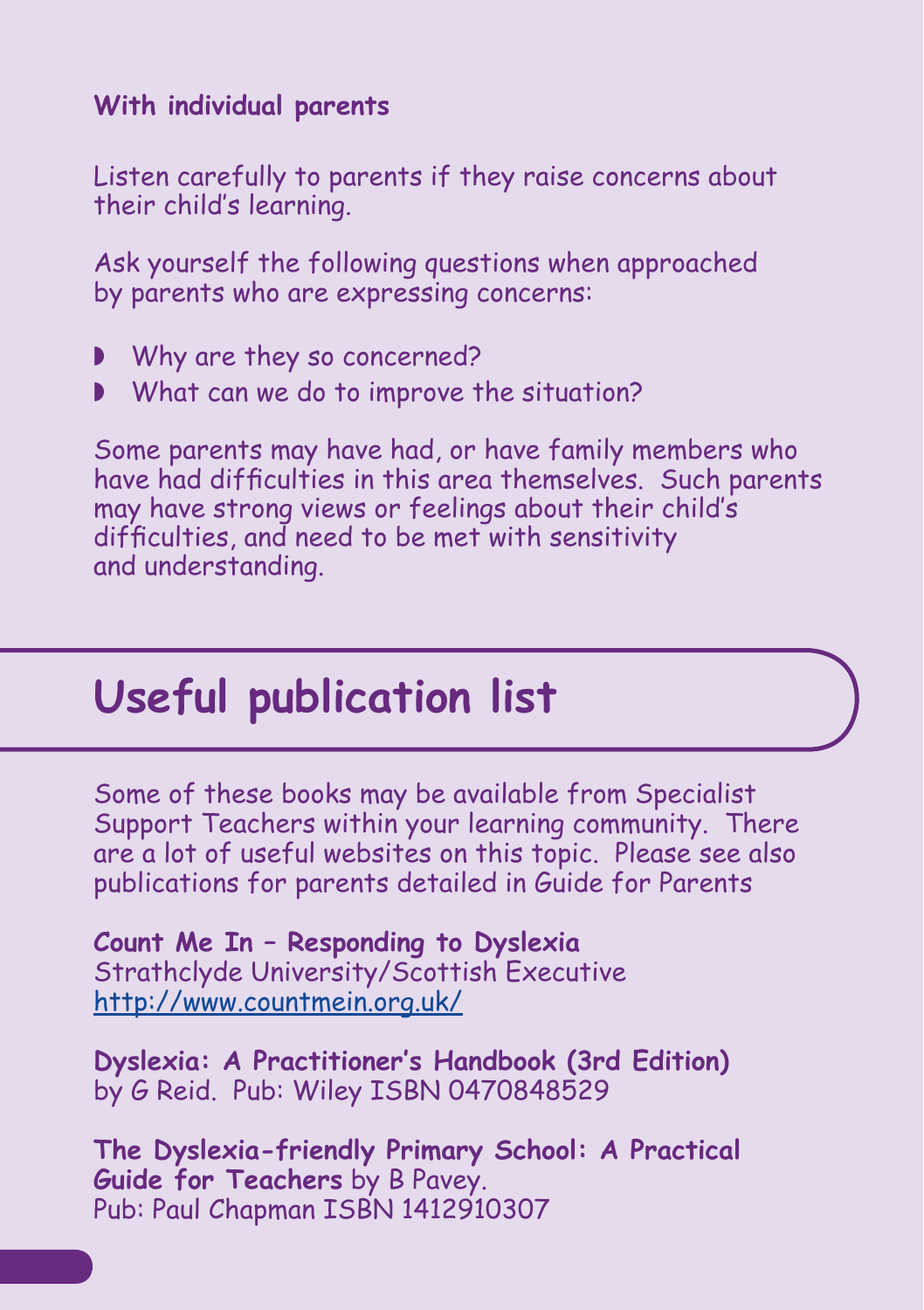**Dyslexia and Literacy, Theory and practice**  by G Reid and J Wearmouth. Pub: Wiley ISBN 0471486345

**Dyslexia in Secondary School: a Practical Handbook for Teachers, Parents and Students** by J Cogn and M Flecker. Pub: Whurr ISBN 1861562721

**Dyslexia, Speech and Language: A Practitioner's Handbook** by M Snowling and J Stackhouse. Pub: Whur ISBN 1861564856

**Helping Children With Reading and Spelling Difficulties: A Special Needs Manual** by R Reason and R Boote. Pub: Routledge ISBN 0415107334

**Make Your Classroom Dyslexia Friendly**  by K Moore and S Johnson-Marshall. Pub: Desktop ISBN 9781872406541

**Mind Mapping for Kids: An Introduction** by T Buzan. Pub: Thorsens ISBN 0007151330

**Overcoming Dyslexia: A Practical Handbook for the Classroom** by H Broomfield and M Combley. Pub: WileyBlackwell ISBN 1861562586

**Phonics: Practice, Research and Policy** by M Lewis and SJ Ellis. Pub: Paul Chapman ISBN 9781412930864

**Sound Practice: Phonological Awareness in the Classroom** (Resource Materials for Teachers) by L Layton and K Deeny. Pub: David Fulton ISBN 1853468010

**Education for learners with dyslexia, HMIE, 2008**  <http://www.hmie.gov.uk/documents/publication/eflwd.html>